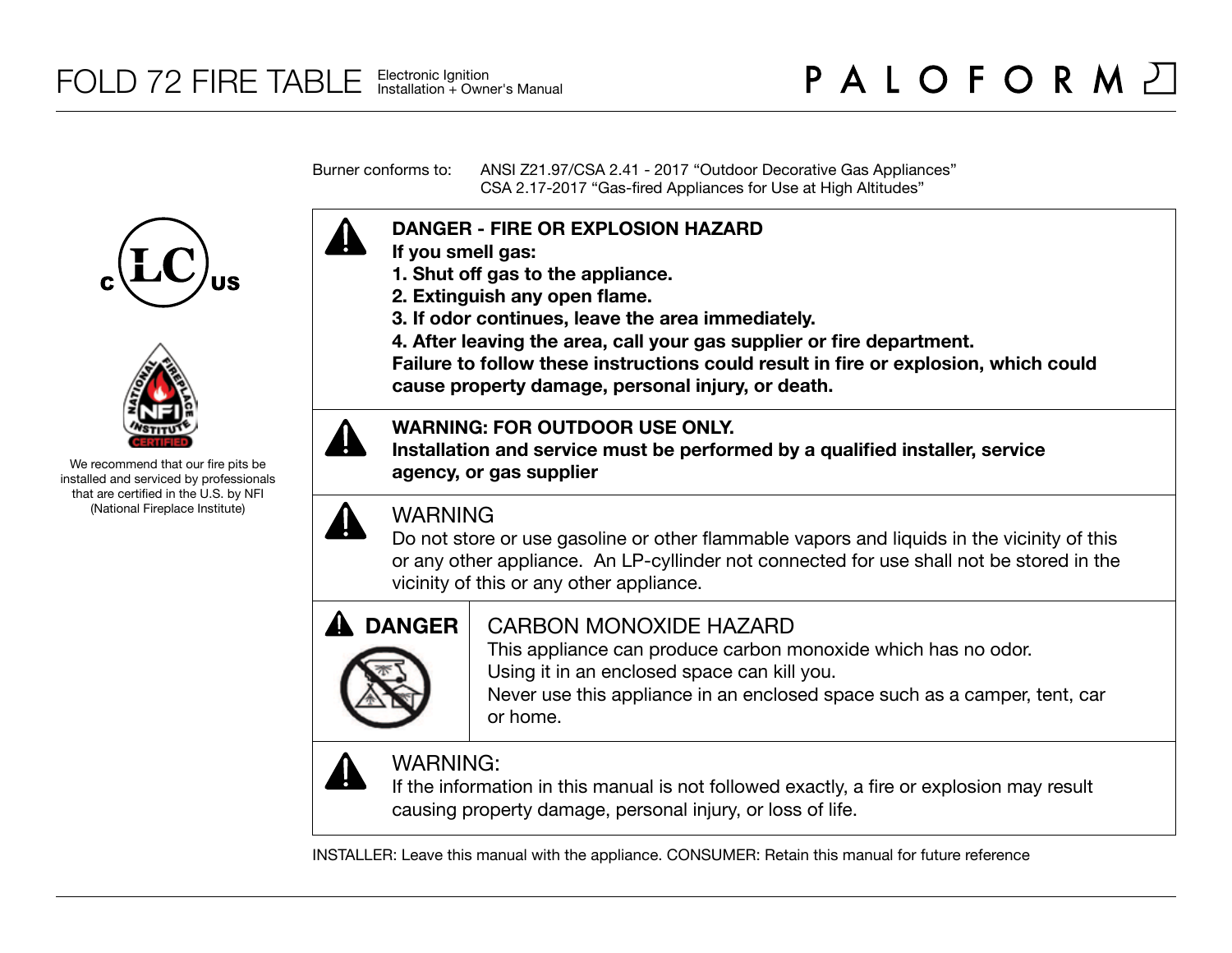# WARNINGS:

IMPORTANT: This appliance should be inspected before use and at least once annually by a qualified service person.

More frequent cleaning may be required as necessary. It is imperative that the control compartment, burners and circulating air passageways of the appliance be kept clean.

DANGER: Carbon monoxide poisoning can lead to death!

CARBON MONOXIDE POISONING: Early signs of carbon monoxide poisoning resemble the flu, with symptoms including headache, dizziness, or nausea. If you experience these signs, the Fire Pit may not be working properly. Get fresh air at once! Have the Fire Pit serviced. Some people are more affected by carbon monoxide than others, including pregnant women, people with heart or lung disease or anemia, those under the influence of alcohol, and those at high altitudes.

#### NATURAL GAS AND PROPANE:

To assist in detecting leaks, an odorant has been added to natural gas and propane. However, this odorant can fade, and gas may be present even though no odor exists. Make certain you read and understand all warnings. Keep this manual for reference. It is your guide to safe and proper operation of this appliance.

WARNING: Any modification to this appliance or its controls can be dangerous.

- 1. This appliance, as supplied, is only for use with the type of gas indicated on the rating plate.
- 2. When this appliance is connected to a fixed piping system, the installation must conform to local codes. or in the absence of local codes, to the National Fuel Gas Code, ANSI Z223.1/NFPA 54, or the International Fuel Gas Code.
- 3. Keep the appliance area clear and free from combustible materials, gasoline and other flammable vapors and liquids
- 4. Do not burn solid fuel in this appliance. Do not use this appliance to cook food or to burn paper or other objects.
- 5. Children and adults should be alerted to the hazards of high surface temperatures and should stay away to avoid burns or clothing ignition.
- 6. Clothing or other flammable materials should not be hung from the appliance, or placed on or near the appliance.
- 7. Young children should be carefully supervised when they are in the area of the appliance.
- 8. Do not use the appliance if any part has been under water. Immediately call a qualified service technician to inspect the appliance and to replace any part of the control system and any gas control which has been under water.
- 9. Inspect the appliance before each use.

10. Turn the appliance off and let cool before servicing, installing, repairing or covering. Any guard or other protective device removed for servicing the appliance must be replaced prior to operating the appliance. Only a qualified service person should install, service, or repair the appliance.

## HIGH ALTITUDE INSTALLATION

The appliance is certified for installations up to 4500' (1372 m) above sea level per CSA 2.17-2017. At this altitude range, no changes to the appliance are required but heat ratings are derated per the table on label. Please contact Paloform for information regarding installation above 4500' (1372 m).

## LOCAL CODES

The installation of this appliance must conform with local codes, or in the absence of local codes, with the National Fuel Gas Code, ANSI Z223.1 • NFPA 54; National Fuel Gas Code; Natural Gas and Propane Installation Code, CSA B149.1; or Propane Storage and Handling Code, CSA B149.2, as applicable.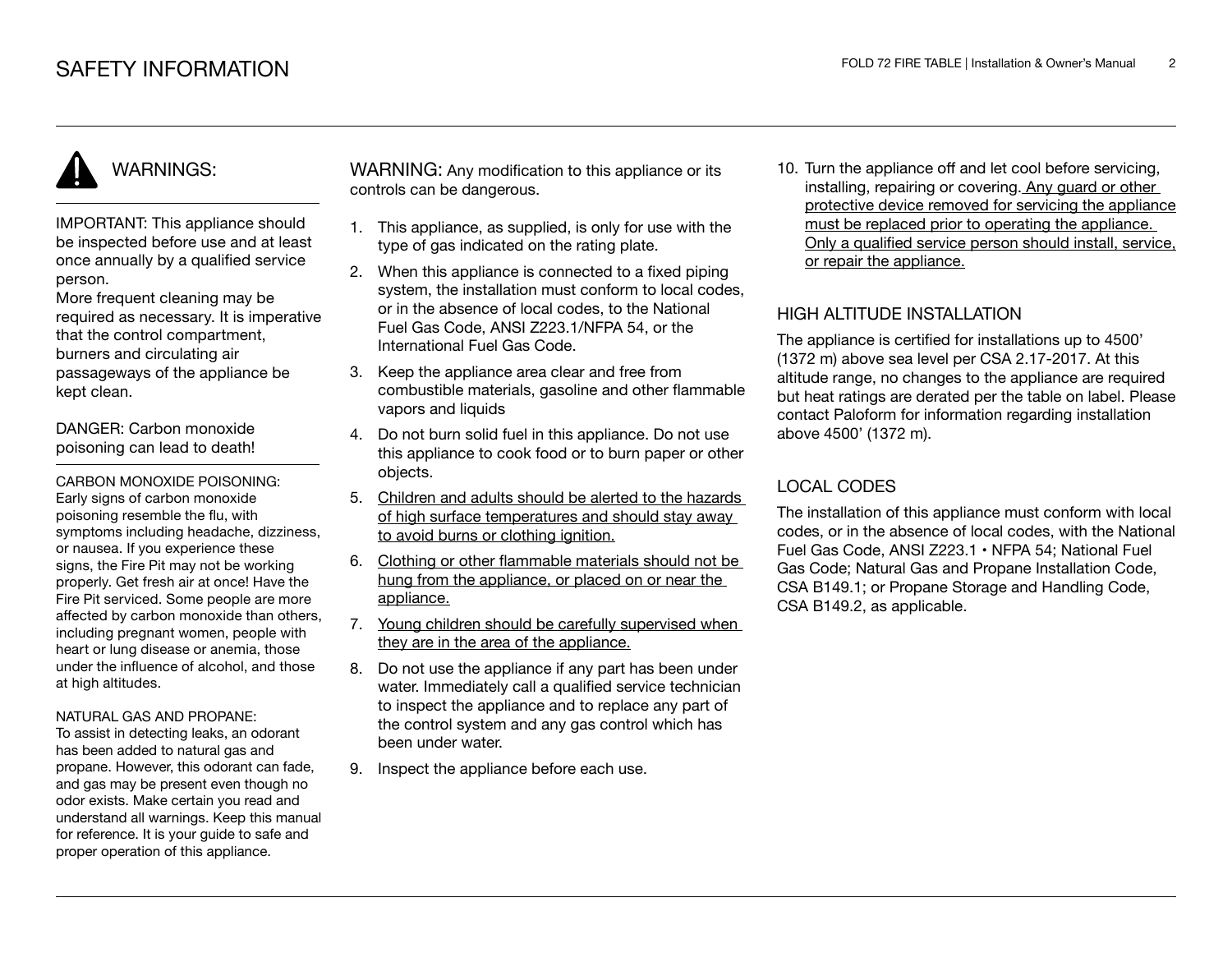

- 2. FRAGILE: Handle with care
- 3. LEVEL: Place on a solid, level surface
- 4. AIR VENTS: Do not block ventilation gaps (p. 4)
- 5. GAS / ELECTRICAL: Supply lines are routed through the base of the unit and must be installed by licensed trades
- 6. MEDIA TOPPINGS: Review correct placement (p. 7-8)



CAUTION (where applicable): COR-TEN STEEL is designed to oxidize and form a protective layer that resists corrosion. This layer can take several months to stabilize depending on climate and weather conditions. Rust will bleed until it stabilizes.

Do not place Cor-Ten fire pits on surfaces that will be permanently damaged or stained by rust bleed.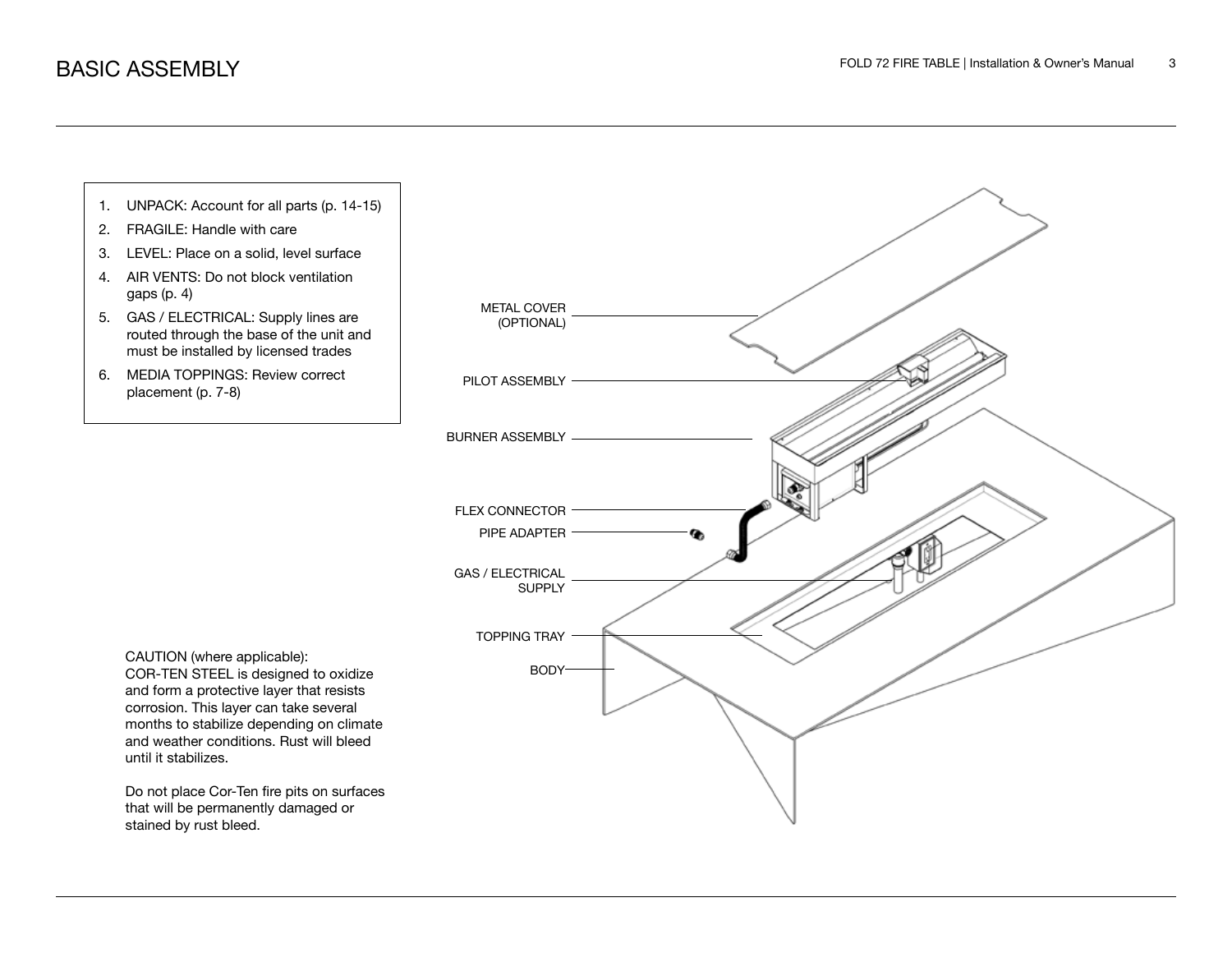# DIMENSIONS & SPECIFICATIONS

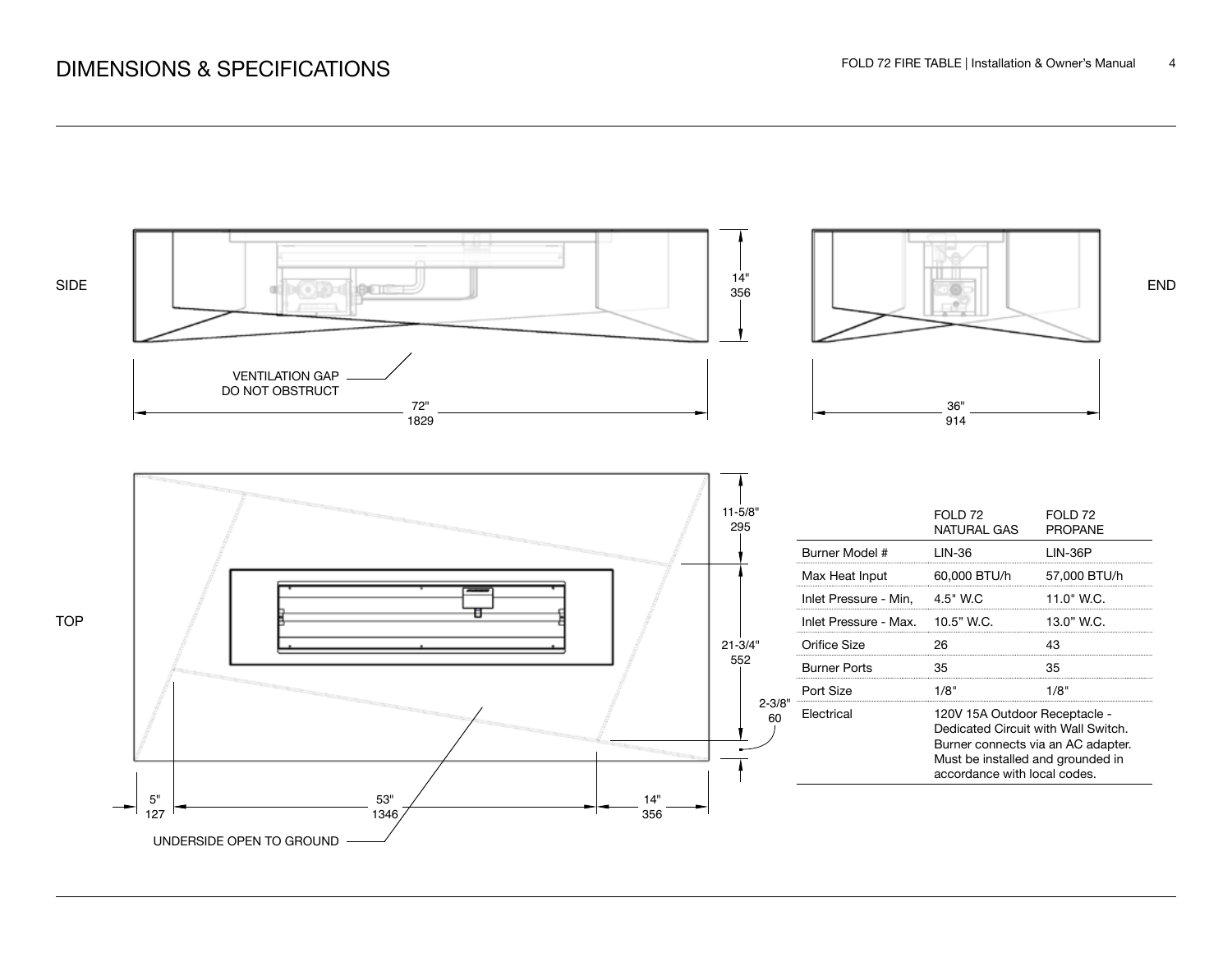

0" CLEARANCE BELOW

MINIMUM CLEARANCES TO COMBUSTIBLES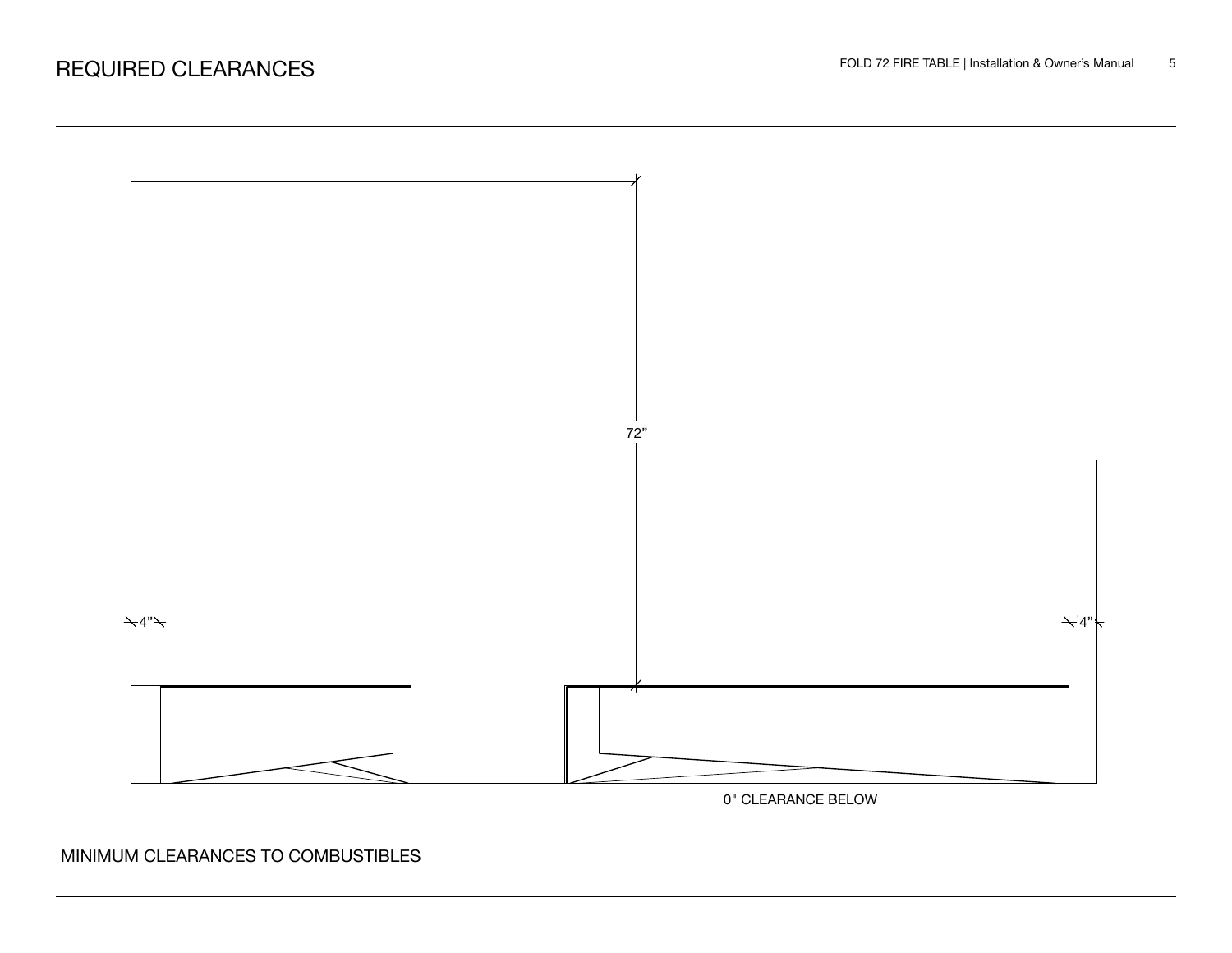### WARNING:

Failure to position parts in accordance with these diagrams and instructions and/or failure to use parts specifically approved for use with this appliance may result in property damage or personal injury.

Do not remove the data plates attached to the Outdoor Fire Pit Burner. These plates contain important information.

### NOTICE:

Installation and repair should be done by a qualified service person. The appliance should be inspected before use and at least once annually by a qualified service person. More frequent cleaning may be required as necessary. It is imperative that control compartment, burner ports and circulating air passageways of the appliance be kept clean.

## CAUTION:

New Lava Rock may pop or crackle when first heated. This should subside after 30 minutes to one hour or more of operation. Maintain safe distance during this time.

## TO ASSEMBLE THE FIRE PIT

- 1. Assemble fire pit housing per diagram on page 3.
- 2. Connect the Burner Assembly to the gas supply using the supplied flex connector, following the instructions on page 8.
- 3. Carefully leak test all connections following the procedure on page 8.
- 4. Fill the burner trough evenly with burner media (crushed tempered glass for natural gas; volcanic rock for propane). Do not obstruct the pilot ignition port with burner media! Do not use media not supplied by Paloform!
- 5. Place the burner assembly on a stable surface. Ensure burner is level.
- 6. Follow the Initial Lighting Instructions on page 9. Make sure that the flame is even along the burner length and appliance is fully operational and safe for use. Turn OFF the appliance and let it cool before proceeding to the next step.
- 7. Carefully lift the burner and place it in the body. (See page 3)
- 8. Place and evenly distribute decorative topping media (lava rock or tempered glass pebble) on top of burner media. (See page 7). Decorative media should be brought level with the top of the pilot cover. An uneven or excessively thick layer of topping can result in an uneven flame.

## Do not obstruct PILOT IGNITION PORT!

9. Correct flame appearance:



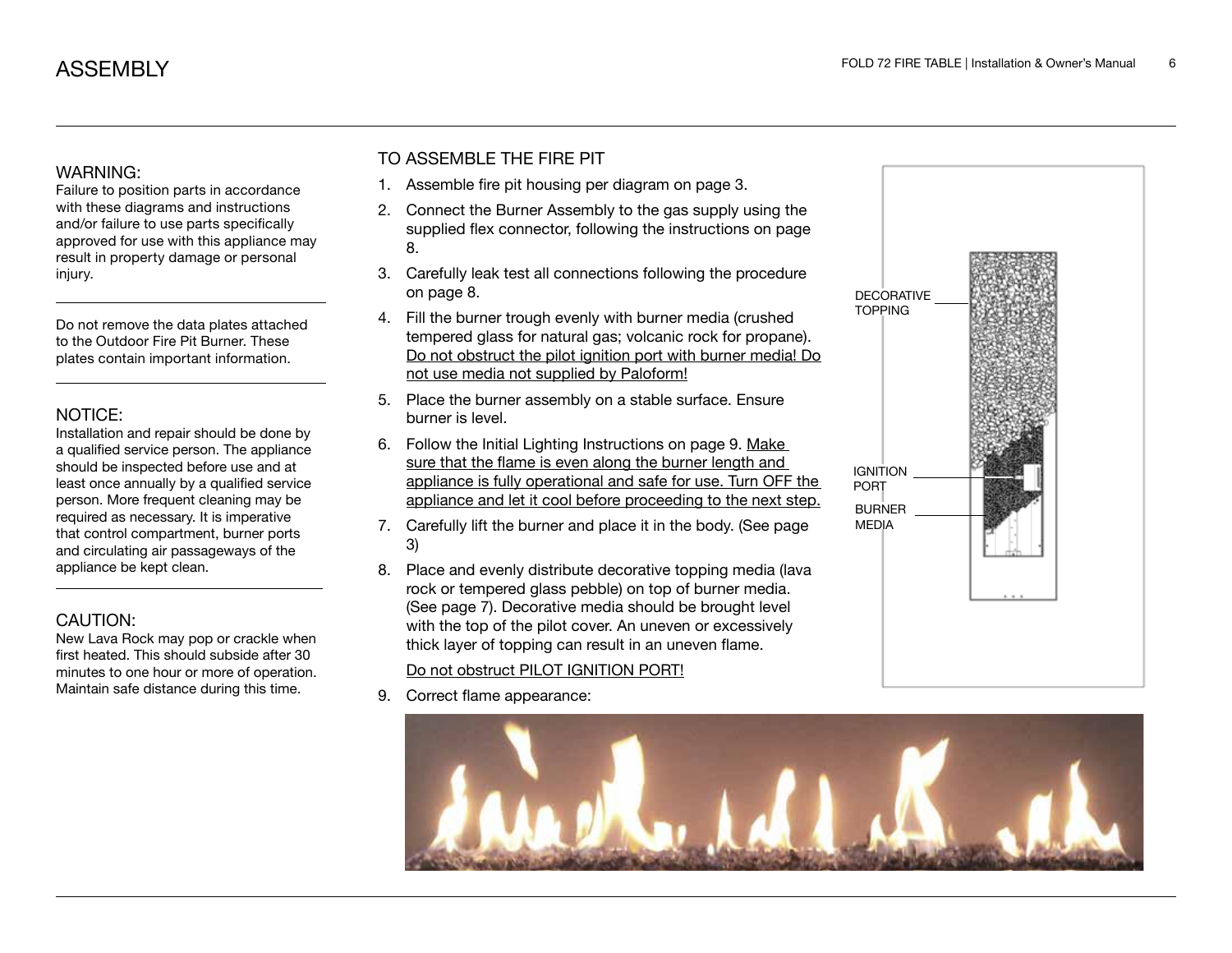CAUTION: Do not use any media over the burner that have not been supplied by Paloform. Landscape stone or other natural or manufactured materials may explode when heated.

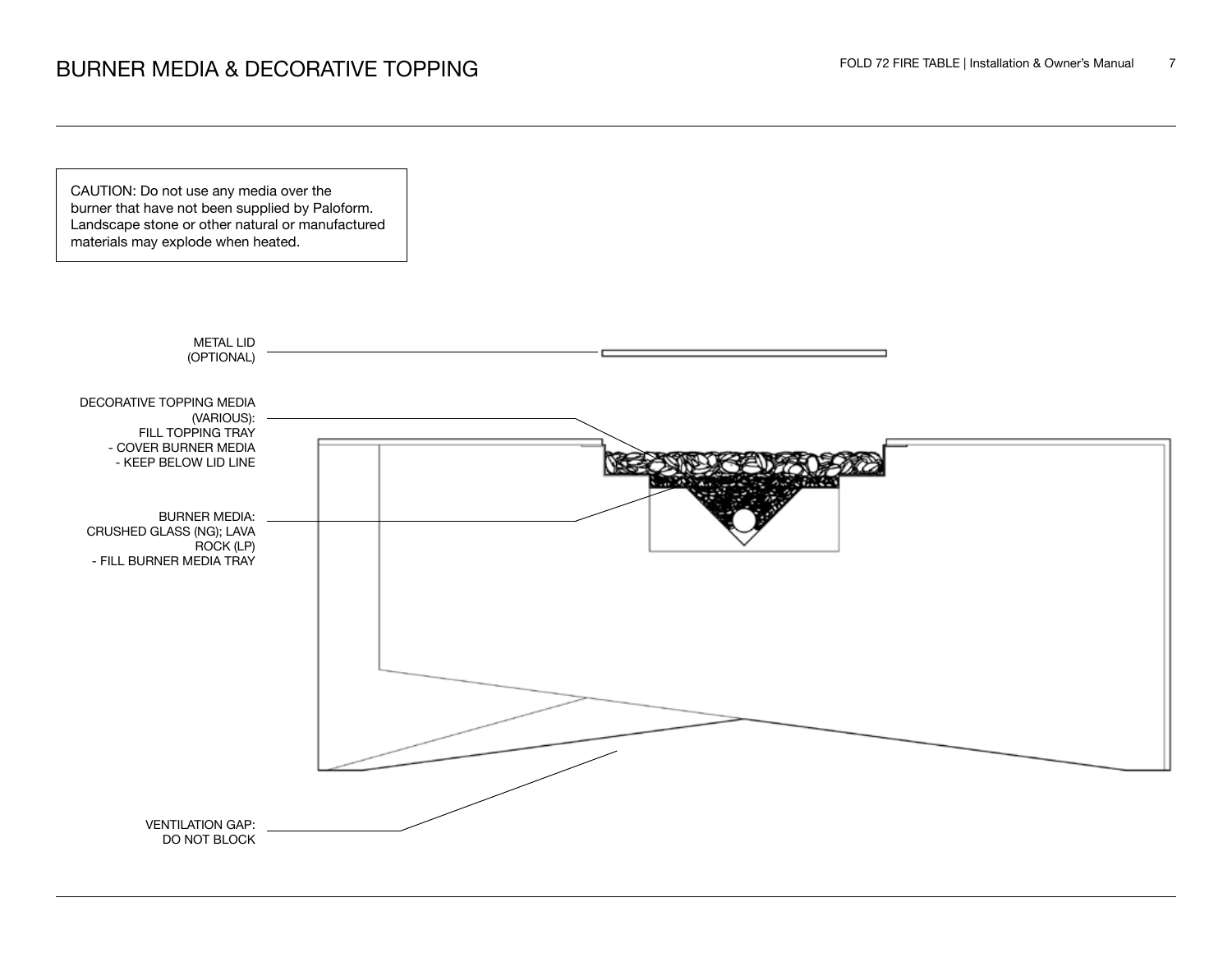# WARNING:

A qualified service person must connect the appliance to the gas supply. Follow all local codes.

#### CAUTION:

Use only new black iron or steel pipe. Internally tinned copper tubing may be used in certain areas. Use pipe of 1/2" diameter or greater to allow proper gas volume to Outdoor Fire Pit Burner. If pipe is too small, undue loss of pressure will occur.

#### INSTALLATION ITEMS NEEDED: Before installing the Outdoor

Fire Pit, make sure you have all items listed bellow:

- piping (check local codes)
- sealant
- manual shutoff valve
- adjustable (crescent) wrench or pliers
- sediment trap
- tee joints
- pipe wrench

## INSTALLATION REQUIREMENTS

Installation must include a manual shutoff valve, union, and plugged 1/8" NPT tap. Locate NPT tap within reach for test gauge hook up. NPT tap must be upstream from the appliance.

Apply pipe joint sealant lightly to male threads. This will prevent excess sealant from going into pipe. Excess sealant in pipe could result in a clogged burner injector.

Install sediment trap in supply line as shown below. Locate sediment trap where it is within reach for cleaning and trapped matter is not likely to freeze.

A sediment trap prevents moisture and contaminants from entering the Outdoor Fire Pit controls. If a sediment trap is not installed, or is installed incorrectly, the unit may not work properly.

APPROVED FLEXIBLE GAS HOSE

## CHECKING GAS CONNECTION

WARNING: Test all gas piping and connections for leaks after installing or servicing. Correct all leaks immediately.

WARNING: Never use an open flame to check for a leak. Apply a mixture of liquid soap and water to all joints. Bubbles forming on joints while the gas is running indicate a leak. Correct all leaks at immediately.

Test Pressures in Excess Of 1/2 psi (3.5 kPa) This appliance and its individual shutoff valve must be disconnected from the gas supply piping system during any pressure testing of that system at test pressures in excess of ½ psi (3.5 kPa).

Test Pressures Equal To or Less Than 1/2 psi (3.5 kPa) This appliance must be isolated from the gas supply piping system by closing its individual manual shutoff valve during any pressure testing of the gas supply piping system at test pressures equal to or less than ½ psi (3.5 kPa).

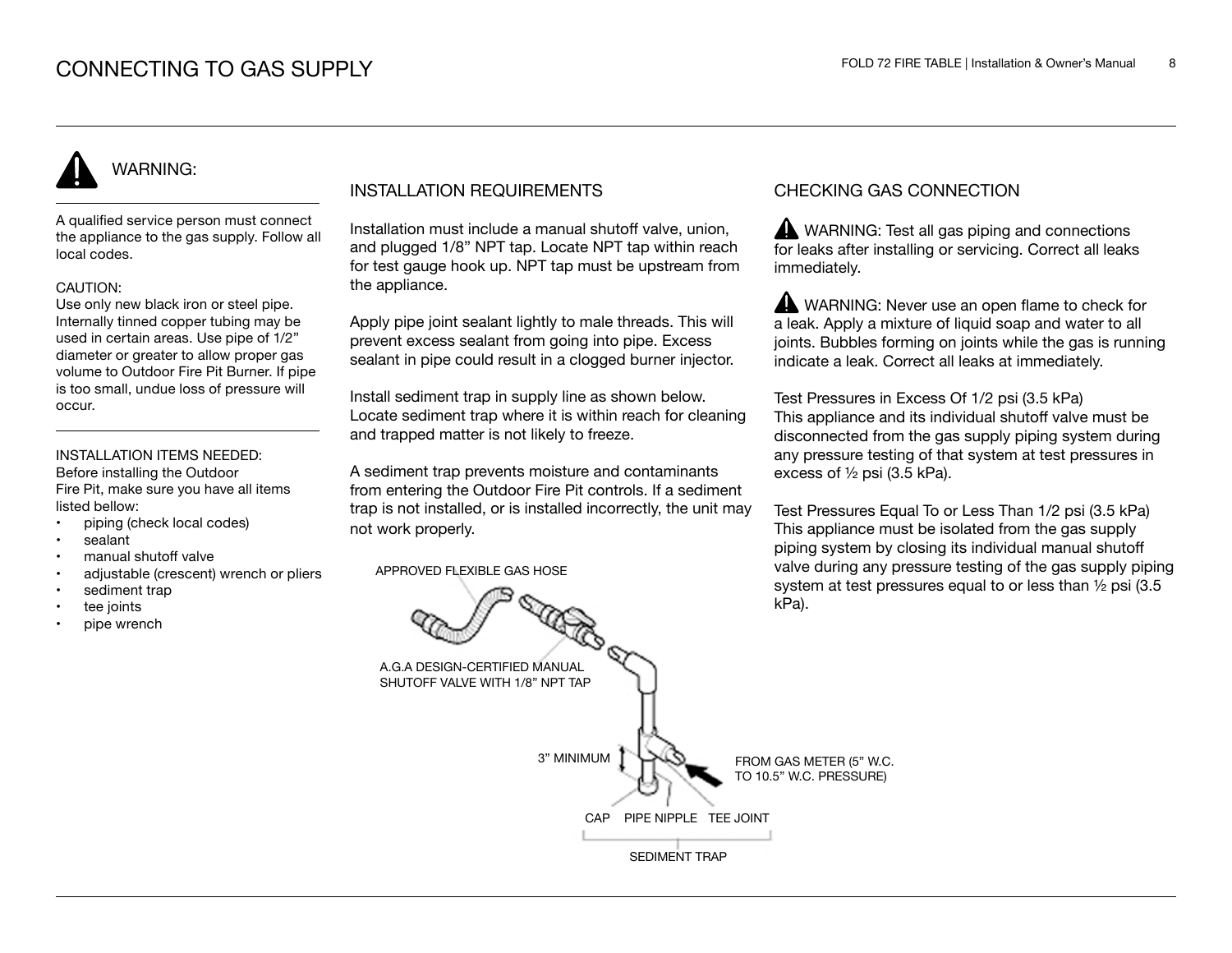# WARNINGS:

Failure to follow these instructions exactly may result in fire or explosion causing property damage, personal injury or loss of life.

Before operating the appliance, check all around the appliance area and on the surrounding floor for the smell of gas - some gas is heavier than air and may settle on the floor in the event of a leak. IF YOU SMELL GAS, follow the safety instructions on page 1 of this manual.

This appliance is equipped with an ignition device that automatically lights the pilot. Do not try to light the pilot manually.

The main gas valve in this appliance is not serviceable and does not have any control knobs or switches to operate. Do not remove the heat shields covering the valve and electronic devices. Do not try to repair or modify the valve, as doing so may result in a fire or explosion. Call a qualified service technician if you have any safety concerns.

Do not use this appliance if any part of it has been under water. Immediately call a qualified service technician to inspect the appliance and to replace any part of the control system and any gas control that has been under water.

Improper installation, adjustment, alteration, service or maintenance can result in injury or property damage. For assistance or additional information, consult a qualified installer, service agency or the gas supplier.

Do not store or use gasoline or other flammable vapors or liquids in the vicinity of this appliance.

## INITIAL LIGHTING INSTRUCTIONS

Before placing burner assembly into a housing:

- 1. Purge air from the supply line.
- 2. Test for leaks in each of the following locations:
	- The gas supply line connection to the main valve;
	- The Burner connections and pilot;
	- All joints on the valve and control body;
	- All field made joints and gas shutoff valves;
	- All factory made joints and connections.
- 3. You may check for gas leaks using one of the following methods only:
	- Soap and water solution. WARNING: If using a soap and water solution to test for leaks, DO NOT spray the solution onto electronic parts;
	- An approved leak testing spray;
	- An electronic sniffer. NOTE: Remove any excess pipe compound from connections if using this method, as the compound can set off electronic sniffers.

## DANGER: NEVER USE AN OPEN FLAME TO CHECK FOR GAS LEAKS.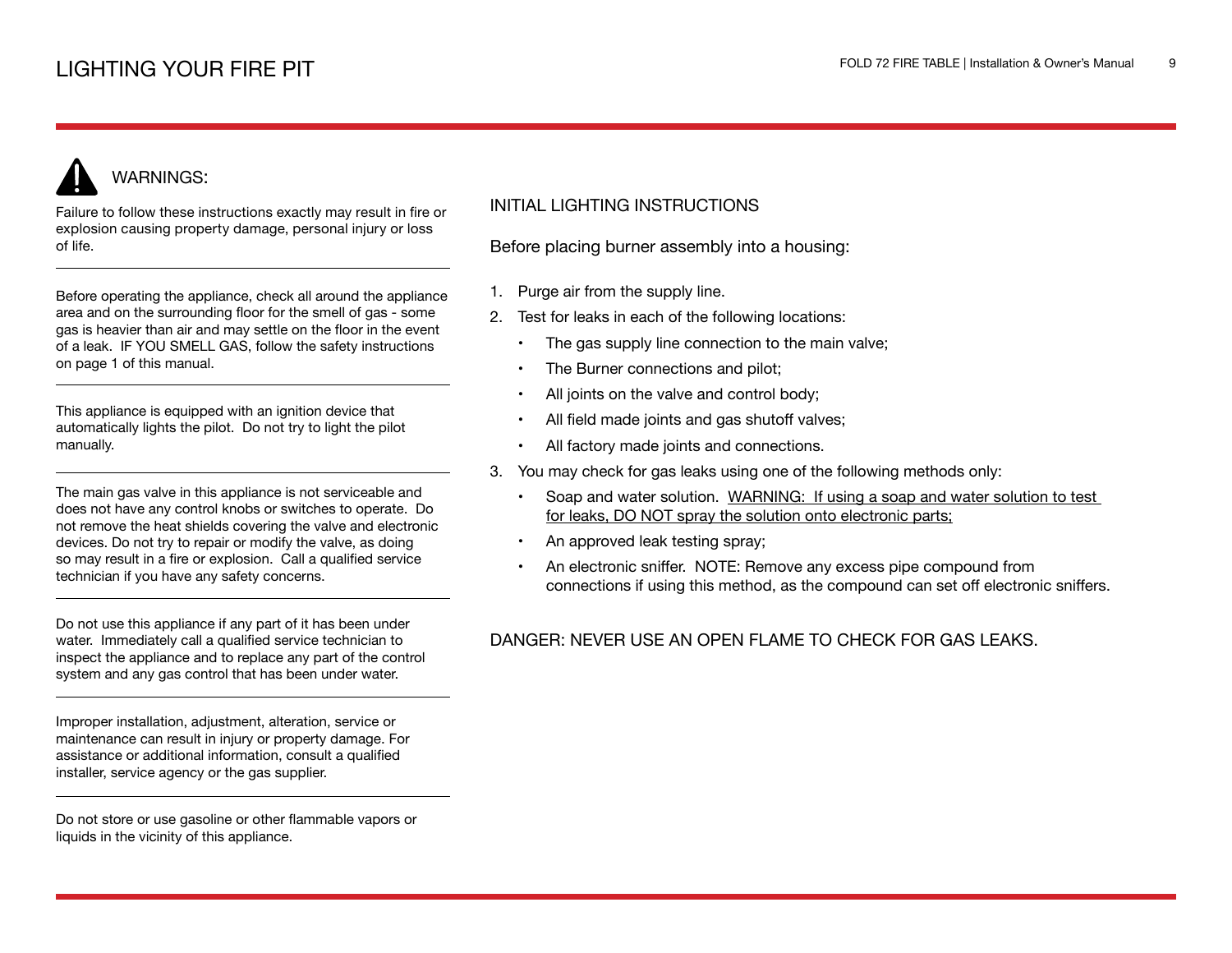## WARNING:

This appliance is designed to be connected to a power source that is controllable by a switch.

Do not connect 24 VAC AC adapter to a live power source.

## OPERATING INSTRUCTIONS

- 1. STOP! Read the safety information on pages 1, 2 and 9 of this manual.
- 2. Turn off all electric power to the appliance.
- 3. Do not attempt to light the pilot manually.
- 4. Turn the manual gas control valve to the OFF position.
- 5. Wait five (5) minutes to clear out any residual gas, then check for the smell of gas at and around the appliance, including near the floor. If you smell gas, STOP! Follow the instructions on page 1 of this manual. If you do not smell gas, continue to the next step.
- 6. Turn the manual gas control valve to the ON position.
- 7. Plug the supplied 24 VAC AC adapter into a 110V power outlet.
- 8. Connect the AC adapter to the AC input plug at the unit.
- 9. Place Burner Assembly in Housing
- 10. To ignite burner, turn on electric power to the appliance.
- 11. To turn off appliance, turn off electric power to the appliance.

### TURNING OFF THE GAS TO THE APPLIANCE

- 1. Turn off all electric power supplied to the appliance if service is to be performed. Unplug the 24 VAC AC adapter from the power outlet.
- 2. If necessary, remove the burner from the housing to access the manual gas valve.
- 3. Turn the main manual shutoff valve to the full OFF position.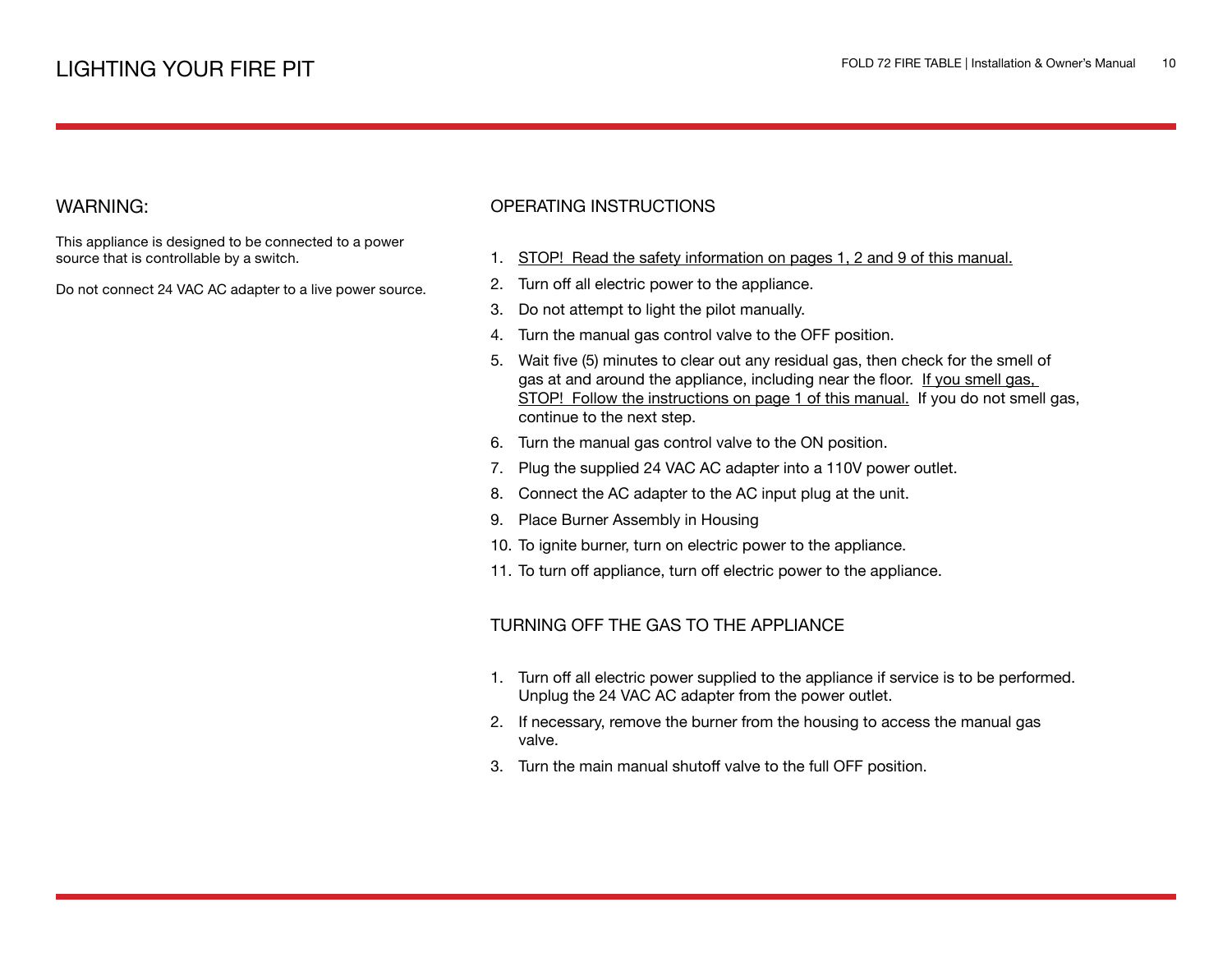## KEEP YOUR FIRE PIT COVERED

Covering your fire pit with its all-weather cover when not in use will prolong the life of all its components.

WARNING: Turn off gas before servicing fire pit.

We recommend that a qualified service technician perform the following check-ups at the beginning of each fire pit season.

If any irregularities are apparent with operation. Please refer to Troubleshooting guide, pages 12-13.

## BURNER ELEMENT AND PILOT

Inspect the burner at regular intervals at least twice a year. Keep the burner and pilot area clean by vacuuming or brushing. Make sure the burner porting and burner air openings are free of obstructions at all times. Remove pilot cover to inspect pilot.

Remove topping from top of burner ring and Inspect area around the burner. Remove any lint or foreign material with a brush or vacuum cleaner.

## PILOT FLAME

The flames from the pilot should be visually checked as soon as the unit is installed, and periodically during normal operation. The pilot flame must always be present when the fire pit is in operation. The pilot flame has two distinct flames: one engulfing the flame sensor and the other reaching to the main burner.



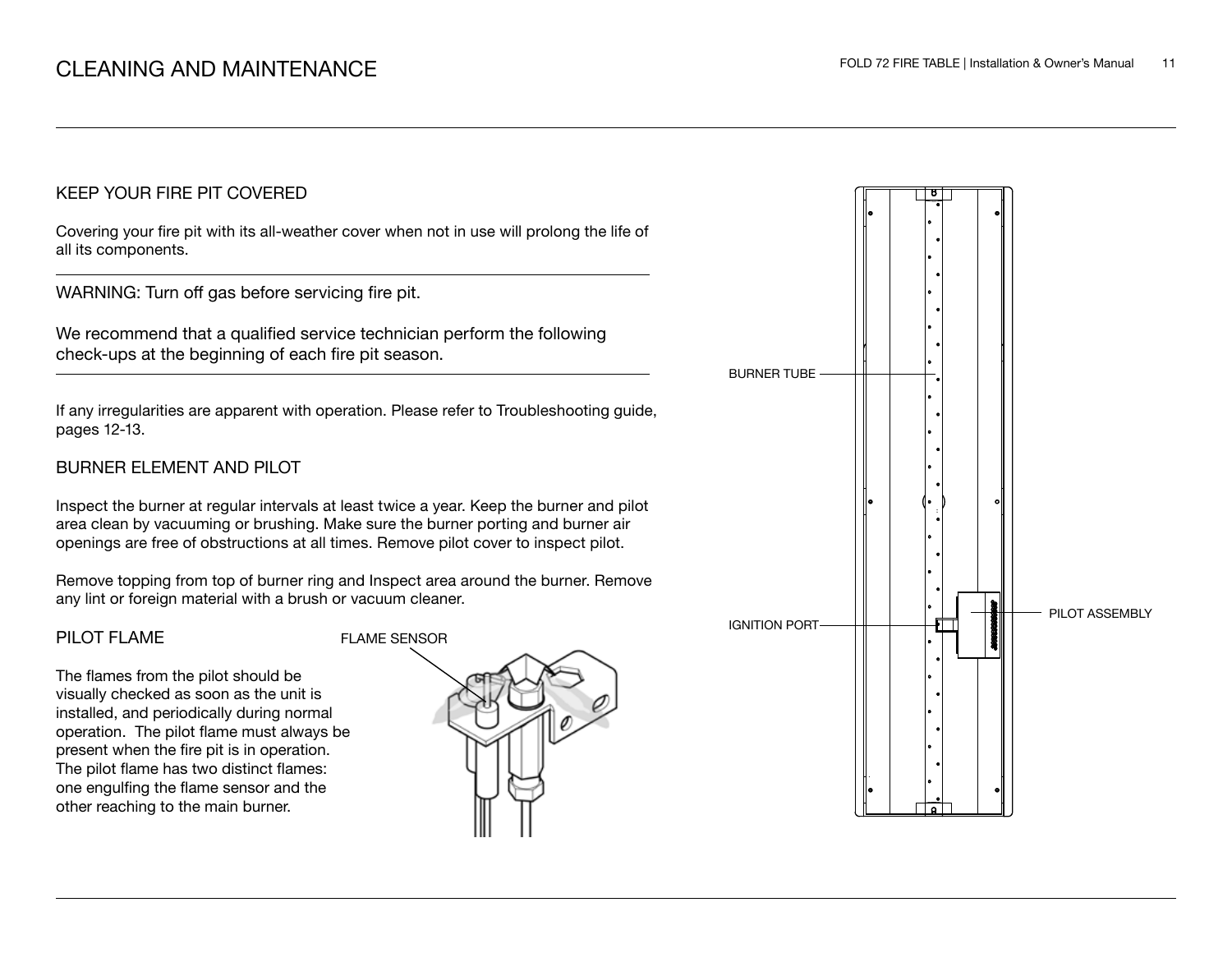| WARNING:                                                                                                                                                                                                                                                                                                                   | <b>OBSERVED PROBLEM</b>                                                                                                                                                                 |    | <b>POSSIBLE CAUSE</b>                             |    | <b>REMEDY</b>                                                                                                                                                                                                                     |
|----------------------------------------------------------------------------------------------------------------------------------------------------------------------------------------------------------------------------------------------------------------------------------------------------------------------------|-----------------------------------------------------------------------------------------------------------------------------------------------------------------------------------------|----|---------------------------------------------------|----|-----------------------------------------------------------------------------------------------------------------------------------------------------------------------------------------------------------------------------------|
| Turn off appliance and let cool before<br>servicing. Only a qualified service person<br>should service and repair this appliance.                                                                                                                                                                                          | Burner shuts off/relights intermittently.                                                                                                                                               |    | Wind or gusts in excess of 16 km/h<br>$(10$ mph). |    | Protect pilot from wind with<br>decorative topping - sides of pilot<br>housing may be covered. DO<br>NOT BLOCK IGNITION PORT.<br>In the case of consistently windy<br>conditions, a protective glass<br>barrier may be necessary. |
|                                                                                                                                                                                                                                                                                                                            |                                                                                                                                                                                         | 2. | Air present in gas line                           | 2. | Ensure gas line is thoroughly bled                                                                                                                                                                                                |
| IMPORTANT: Operating unit where<br>impurities in air exist may create<br>odors. Cleaning supplies, paint, paint<br>remover, cigarette smoke, cements<br>and glues, new carpet or textiles,<br>etc., create fumes. These fumes may<br>mix with combustion air and create<br>odors. These odors will disappear<br>over time. |                                                                                                                                                                                         | З. | Not enough air to pilot                           | 3. | Ensure ventilation holes/gaps are<br>not obstructed                                                                                                                                                                               |
|                                                                                                                                                                                                                                                                                                                            | Unit is smoking / sooting excessively.<br>(Note: It is natural and unavoidable for<br>appliance sets to produce moderate<br>levels of carbon (soot) where flames<br>contact the media.) | 1. | Poor fuel quality                                 |    | Contact local natural gas<br>company                                                                                                                                                                                              |
|                                                                                                                                                                                                                                                                                                                            |                                                                                                                                                                                         | 2. | Excessive flame impingement or                    | 2. | Separate the stones to allow                                                                                                                                                                                                      |
|                                                                                                                                                                                                                                                                                                                            |                                                                                                                                                                                         | 3. | blockage<br>Improper fuel/air mixture             | 3. | more flame passage<br>Remove any foreign items from<br>the flame pattern and/or check<br>for proper orifice sizing                                                                                                                |
|                                                                                                                                                                                                                                                                                                                            | Burner is excessively noisy<br>(Note: The movement and combustion                                                                                                                       |    | Passage of air/gas across irregular<br>surfaces   |    | Relieve any tight bends or kinks<br>in gas supply line                                                                                                                                                                            |
|                                                                                                                                                                                                                                                                                                                            | of gas will create low, unavoidable<br>levels of noise.)                                                                                                                                | 2. | Excessive gas pressure on natural<br>gas units    | 2. | Check/reset gas regulator<br>pressure                                                                                                                                                                                             |
|                                                                                                                                                                                                                                                                                                                            | Gas odor even when power is off                                                                                                                                                         |    | Gas leak. See Warning statement<br>above.         |    | Locate and correct all leaks (see<br>Checking Gas Connections, pg 8)                                                                                                                                                              |
|                                                                                                                                                                                                                                                                                                                            |                                                                                                                                                                                         | 2. | Main gas valve defective.                         | 2. | Replace gas valve                                                                                                                                                                                                                 |
|                                                                                                                                                                                                                                                                                                                            | Unit produces unwanted odors                                                                                                                                                            | 1. | Gas leak. See Warning statement<br>below.         | 1. | Locate and correct all leaks (see<br>Checking Gas Connections, pg 8)                                                                                                                                                              |



Shut off gas supply. Do not try to light any appliance. Do not touch any electrical switch; do not use any phone in the vicinity of the appliance.

Immediately call your gas supplier from a safe distance. Follow your gas supplier's instructions.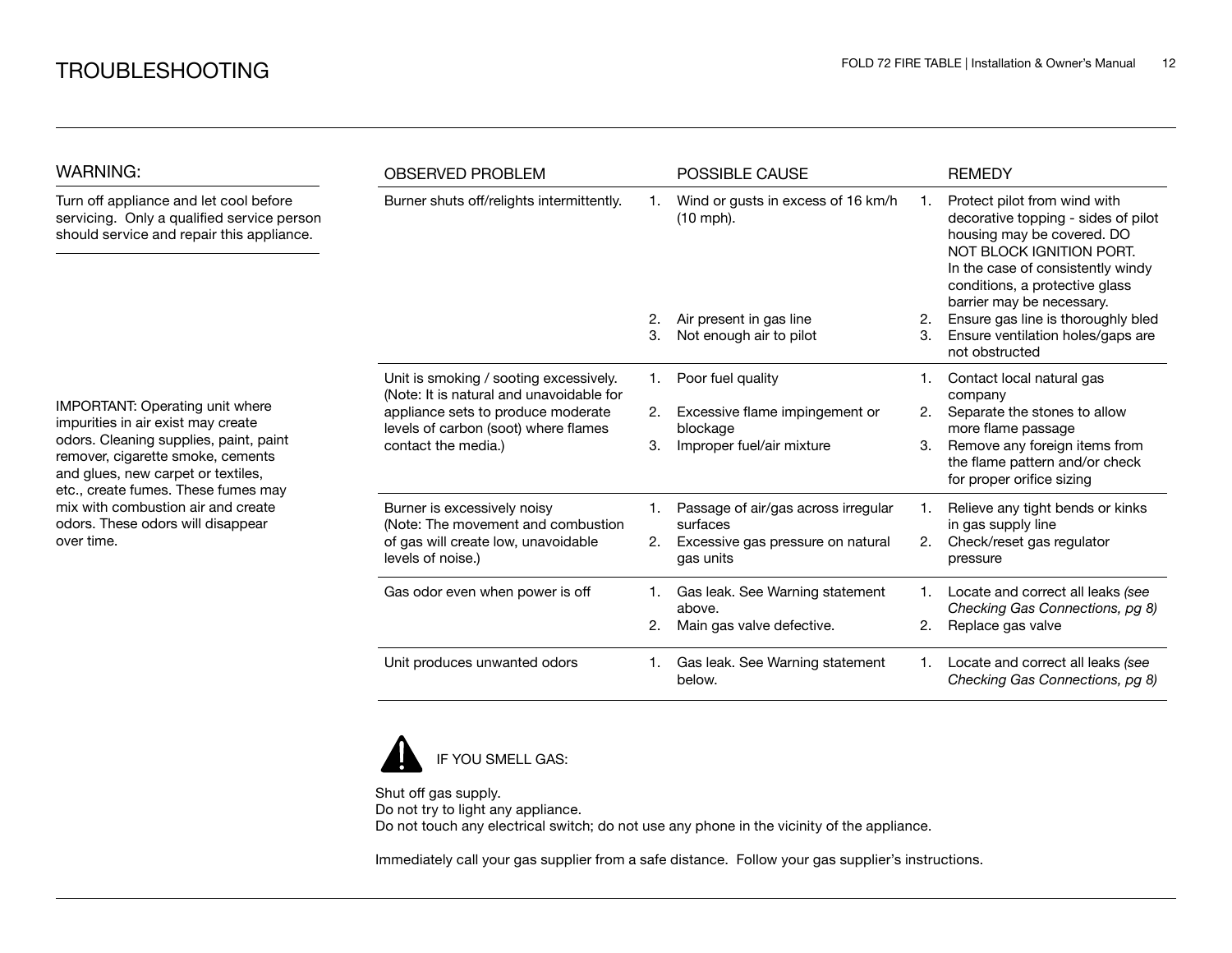WARNING:

| WARNING:                                                                                                                          | <b>OBSERVED PROBLEM</b>                                               |          | POSSIBLE CAUSE                                                                                                 |                | <b>REMEDY</b>                                                                                                                                                                                                                                                          |
|-----------------------------------------------------------------------------------------------------------------------------------|-----------------------------------------------------------------------|----------|----------------------------------------------------------------------------------------------------------------|----------------|------------------------------------------------------------------------------------------------------------------------------------------------------------------------------------------------------------------------------------------------------------------------|
| Turn off appliance and let cool before<br>servicing. Only a qualified service person<br>should service and repair this appliance. | When power is turned on, nothing<br>happens                           | 1.       | No power to unit                                                                                               | 1.<br>2.<br>4. | Check connections between<br>controls, power adapter and<br>power source<br>Check power at source<br>Verify that power adapter is<br>functioning correctly<br>If you are using a third-party<br>remote control unit, verify that<br>this unit is functioning correctly |
|                                                                                                                                   | When power is turned on, there is a<br>spark at pilot but no ignition | 2.<br>3. | Gas supply turned off or manual<br>shutoff valve closed<br>Air in gas lines when installed<br>Pilot is clogged | 2.<br>З.       | Turn off gas supply or open<br>manual shutoff valve<br>Purge air from the supply line<br>Clean pilot (see Cleaning and<br>Maintenance, page 11) or replace                                                                                                             |
|                                                                                                                                   |                                                                       | 4.       | Pilot valve lead is loose/<br>disconnected                                                                     | 4 <sub>1</sub> | pilot assembly<br>Check/reconnect lead                                                                                                                                                                                                                                 |
|                                                                                                                                   | Burner does not light after pilot is lit                              | 1.<br>2. | Burner orifice is clogged<br>Inlet gas pressure is too low                                                     | 2.             | Clean burner orifice<br>Contact local gas or propane<br>supplier                                                                                                                                                                                                       |
|                                                                                                                                   |                                                                       | 3.<br>4. | Flame sensor or Main Valve lead<br>loose/disconnected<br>Ignition Control Board failure                        | 3.<br>4.       | Reconnect / replace lead<br>Replace Board                                                                                                                                                                                                                              |
|                                                                                                                                   | Delayed burner ignition                                               | 1.       | Lighting port is blocked                                                                                       | 1.             | Remove burner media/debris<br>from Lighting Port                                                                                                                                                                                                                       |
|                                                                                                                                   | Burner flame is too low or too high                                   | 1.       | Incorrect gas supply or pressure                                                                               | 1.             | Check for proper gas supply<br>pressure                                                                                                                                                                                                                                |
|                                                                                                                                   |                                                                       | 2.       | Blocked burner orifice or burner<br>ports                                                                      | 2.             | Free burner orifice and burner<br>ports of any burrs, paint, or other<br>blockage                                                                                                                                                                                      |
|                                                                                                                                   |                                                                       | 3.       | Improper burner orifice size                                                                                   | З.             | Verify proper burner orifice sizing<br>(see page 4)                                                                                                                                                                                                                    |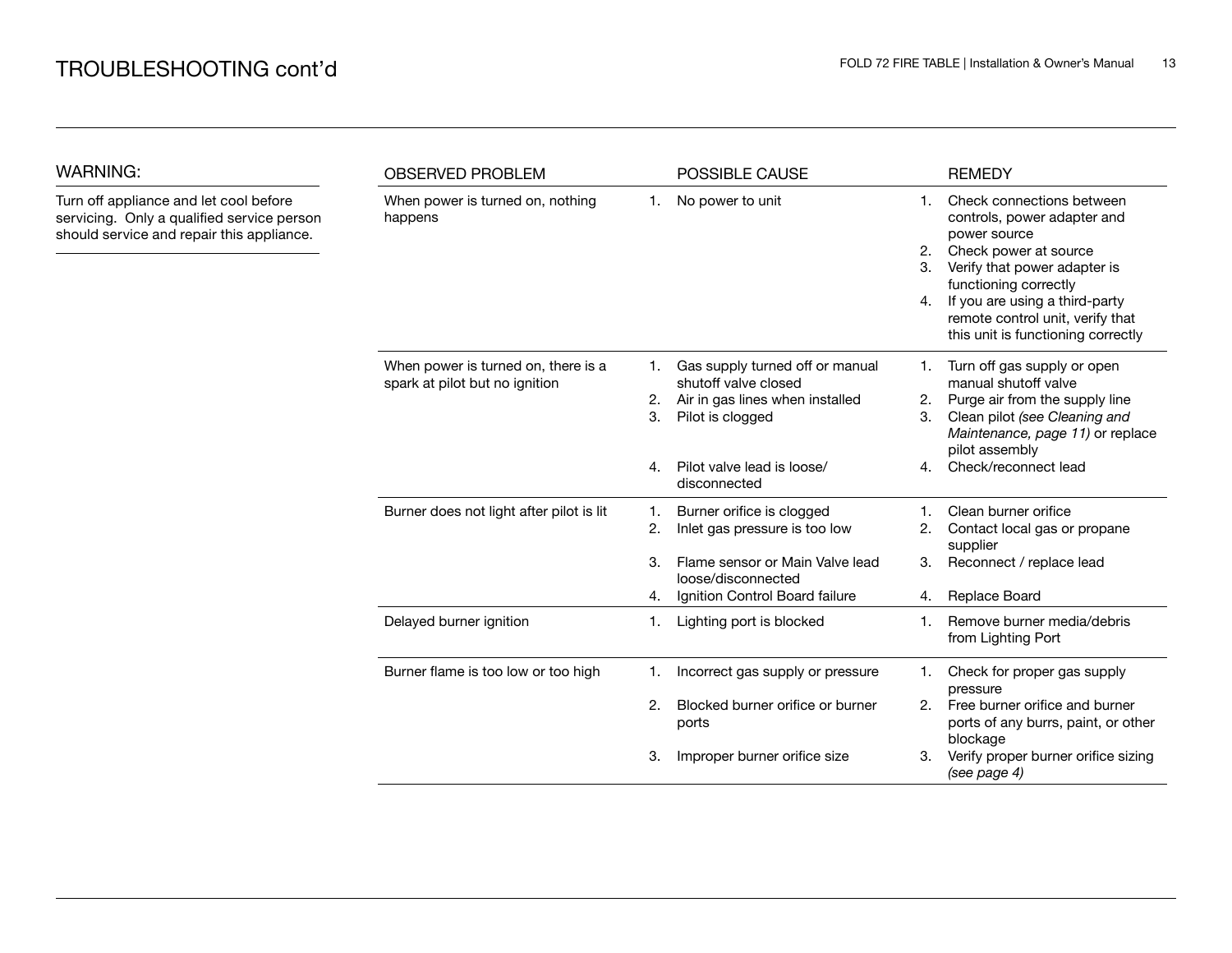|                |                                      | <b>Natural Gas</b>  | Propane            |
|----------------|--------------------------------------|---------------------|--------------------|
| $\mathbf{1}$   | <b>Pilot Cover</b>                   | LIN-EPC             | same               |
| 1a             | <b>Pilot Shroud</b>                  | LIN-EPC             | same               |
| $\overline{2}$ | LIN-36 Burner Tube                   | LIN-36-ASSY         | same               |
| 2a             | Air Shutter                          |                     |                    |
| 3              | Orifice                              | FIT-ORI-26          | FIT-ORI-43         |
| 4              | Media Tray                           | LIN-36-ASSY-A       | same               |
| 5              | <b>Burner Tray</b>                   | LIN-36-ASSY-B       | same               |
| 6              | <b>Control Box Brackets</b>          | LIN-36-ASSY-C       | same               |
| 7              | Pilot Assembly                       | PIL-E-410           | PIL-E-410LP        |
| 8              | Control Box                          | see p. 15           | same               |
| 9              | <b>Flex Connector</b>                | CON-SS-5MM-24       | same               |
| 10             | Burner Media (not shown)             | Crushed Glass 6 kg  | Lava Pebbles 5.5 L |
| 11             | Topping Media (not shown)            | Various             | Various            |
| 12             | Fabric Cover (not shown)             | COV-FOL72-LC        | same               |
| 13             | <b>Metal Cover</b>                   | see p. 3            | same               |
| 14             | Body (not shown)                     | FOL72-(colour code) | same               |
| 15             | Power Adapter 120V-NA<br>(not shown) | E-POW-24VAC         | same               |

WARNING: Failure to position parts in accordance with diagrams or failure to use parts specifically approved for this appliance may result in property damage or personal injury.

REPLACEMENT PARTS ARE AVAILABLE FROM PALOFORM

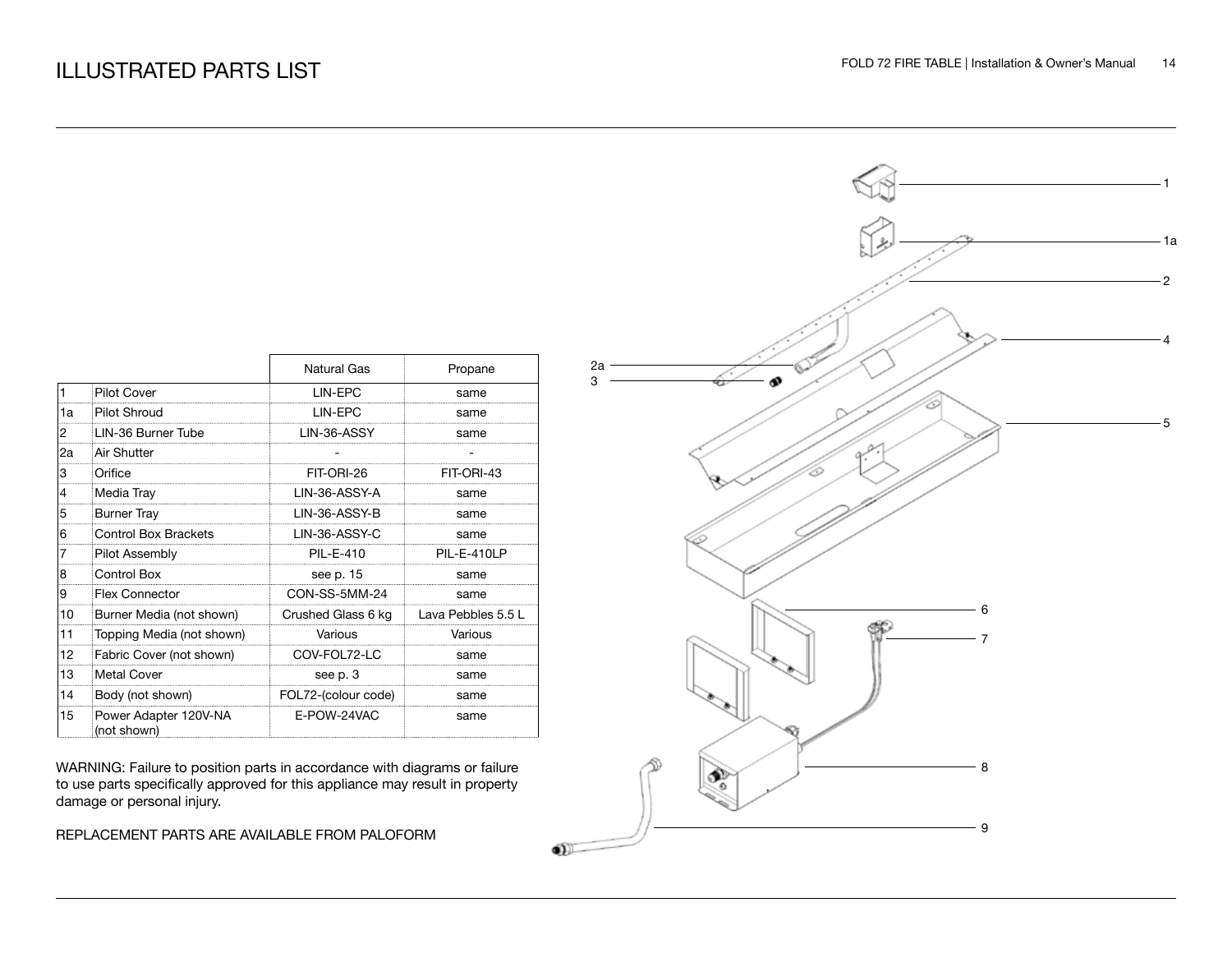|    |                            | Natural Gas            | Propane           |
|----|----------------------------|------------------------|-------------------|
|    | CIR Control Box Cover      | CIR-E-BOX              | same              |
| 1a | CIR Control Box Housing    | CIR-F-ROX              | same              |
| 2  | Dual Solenoid Valve        | E-VAL-BASO             | w/ LP reg. spring |
| 3  | 3/8"x1-1/2" - Nipple       |                        |                   |
| 4  | 3/8" Bulkhead Union        |                        |                   |
| 5  | 3/8" Union                 |                        |                   |
| 6  | <b>Pilot Assembly</b>      | PIL-E-410              | PIL-E-410LP       |
| 17 | Shrink-fit Cord Grip       |                        |                   |
| 8  | Ignition Control Board     | E-BOARD-CC9            | same              |
| 19 | 3/8" Flare Adapter         |                        |                   |
| 10 | 3/8" Close Nipple          |                        |                   |
| 11 | <b>Barrel Connector</b>    | part of wiring harness |                   |
| 12 | Wiring Harness (not shown) | F-WIR-KIT              | same              |

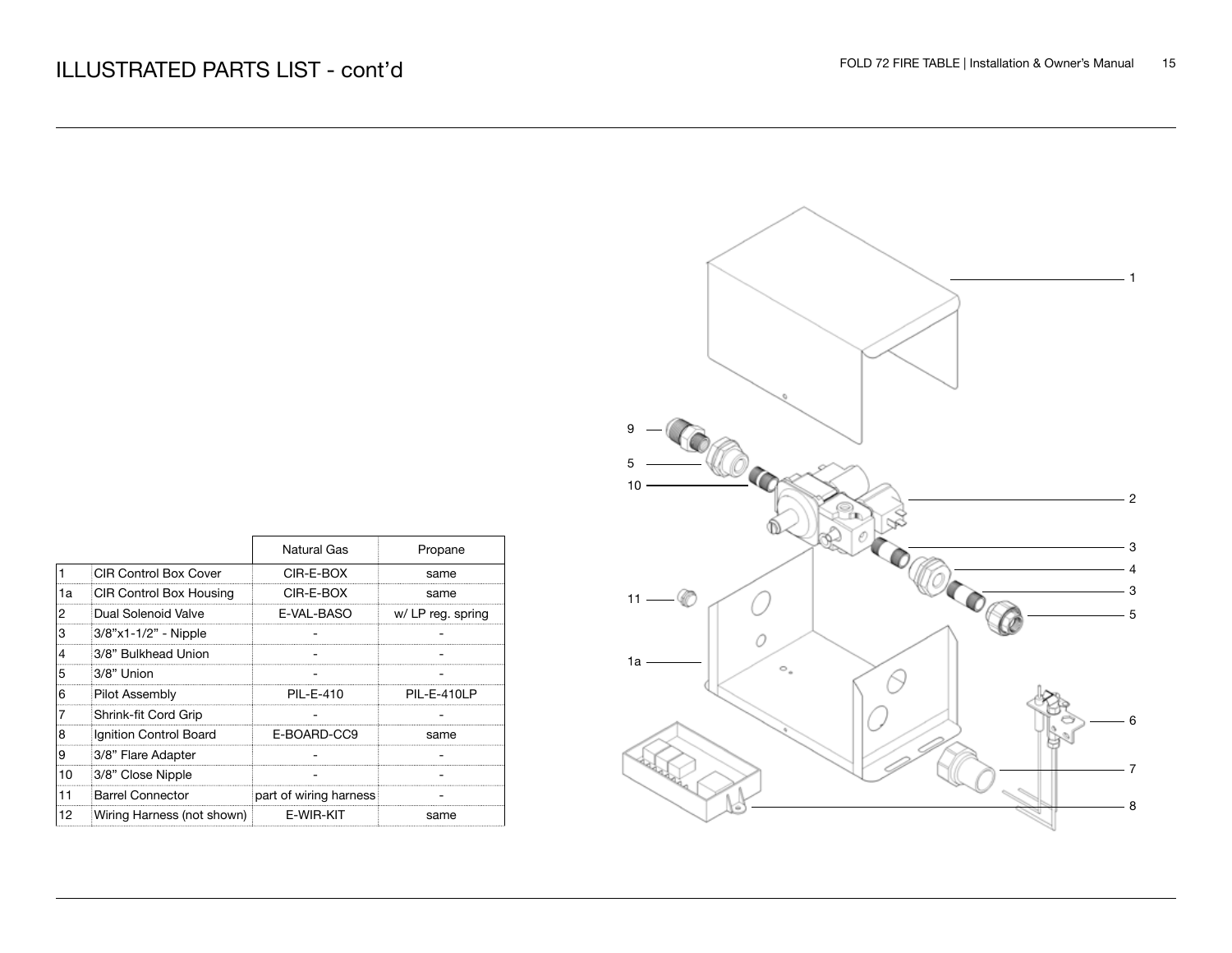

IGNITION CONTROL BOARD: E-BOARD-CC9